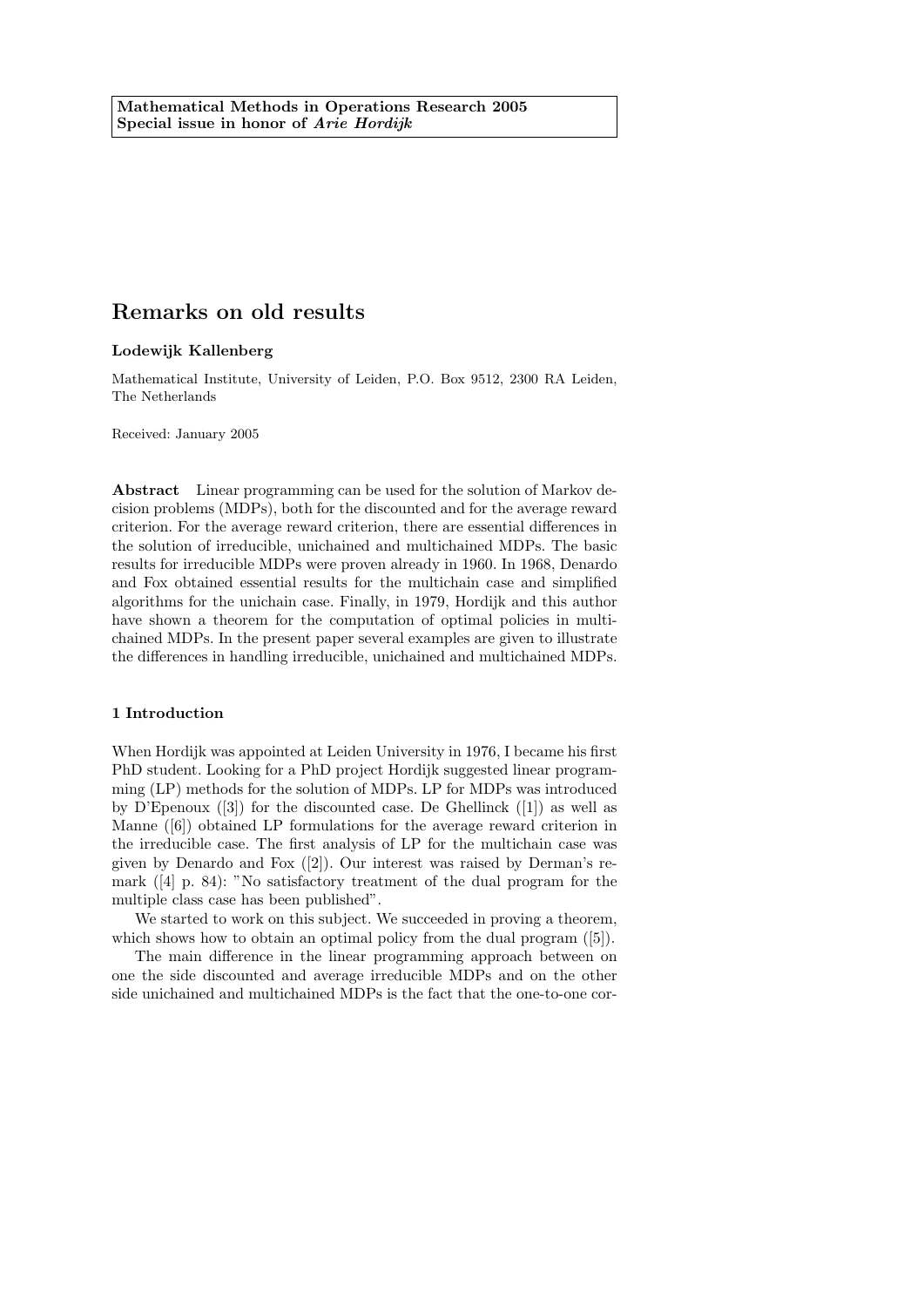respondence between stationary policies and feasible solutions of the linear program does not hold in the last cases.

In this paper we give some examples for the following properties in the multichain case:

- 1. An extreme optimal solution of the dual program has in some state more than one positive variable.
- 2. An extreme feasible solution of the dual program is mapped on a nondeterministic stationary policy.
- 3. Two different solutions are mapped on the same deterministic and stationary policy.
- 4. An non-optimal solution of the dual program is mapped on an optimal deterministic and stationary policy.
- 5. The results of the unichain case cannot be generalized to the general single chain case.

In Section 2 the notation of the MDP model and some results of [5] are given. Section 3 presents the examples.

## 2 Notation and properties

Let S be the finite state space and  $A(i)$  the finite action set in state  $i \in S$ . If in state i action  $a \in A(i)$  is chosen, the a *reward*  $r_i(a)$  is earned and  $p_{ij}(a)$ is the *transition probability* that the next state is state  $i$ .

Given starting state  $i$  and policy  $R$ , the average expected reward is denoted by  $\phi_i(R)$ . The value-vector  $\phi$  is defined by  $\phi_i = \sup_R \phi_i(R)$ ,  $i \in S$ . Policy  $R^*$  is an average optimal policy if  $\phi_i(R^*) = \phi_i, i \in S$ .

An MDP is called *irreducible* if all states belong to a single ergodic class under all policies; unichained if any policy produces a single ergodic class plus a (perhaps empty) policy-dependent set of transient states; multichained if there may be several ergodic classes and some transient states, and these classes may vary from policy to policy.

The primal and dual linear programs for multichained MPDS are  $(\beta$  is an arbitrary vector with  $\beta_j > 0, j \in S$ :

$$
min\left\{\sum_{j}\beta_jv_j\middle| \sum_{i} \{\delta_{ij}-p_{ij}(a)\}v_j\geq 0 \quad \forall (i,a) \atop j\downarrow j \leq p_{ij}(a)\}u_j \geq v_i(a) \ \forall (i,a) \right\} \tag{1}
$$

and

$$
\max \left\{ \sum_{(i,a)} r_i(a) x_i(a) \middle| \sum_a x_j(a) + \sum_{(i,a)} \{ \delta_{ij} - p_{ij}(a) \} x_i(a) = 0 \quad \forall j \\ x_i(a), y_i(a) \ge 0 \quad \forall (i,a) \right\}
$$
\n
$$
(2)
$$

In [2] it was shown that if  $(v, u)$  is an optimal solution of the primal problem (1), than  $v = \phi$ , the value vector. In [5] the following result was proven.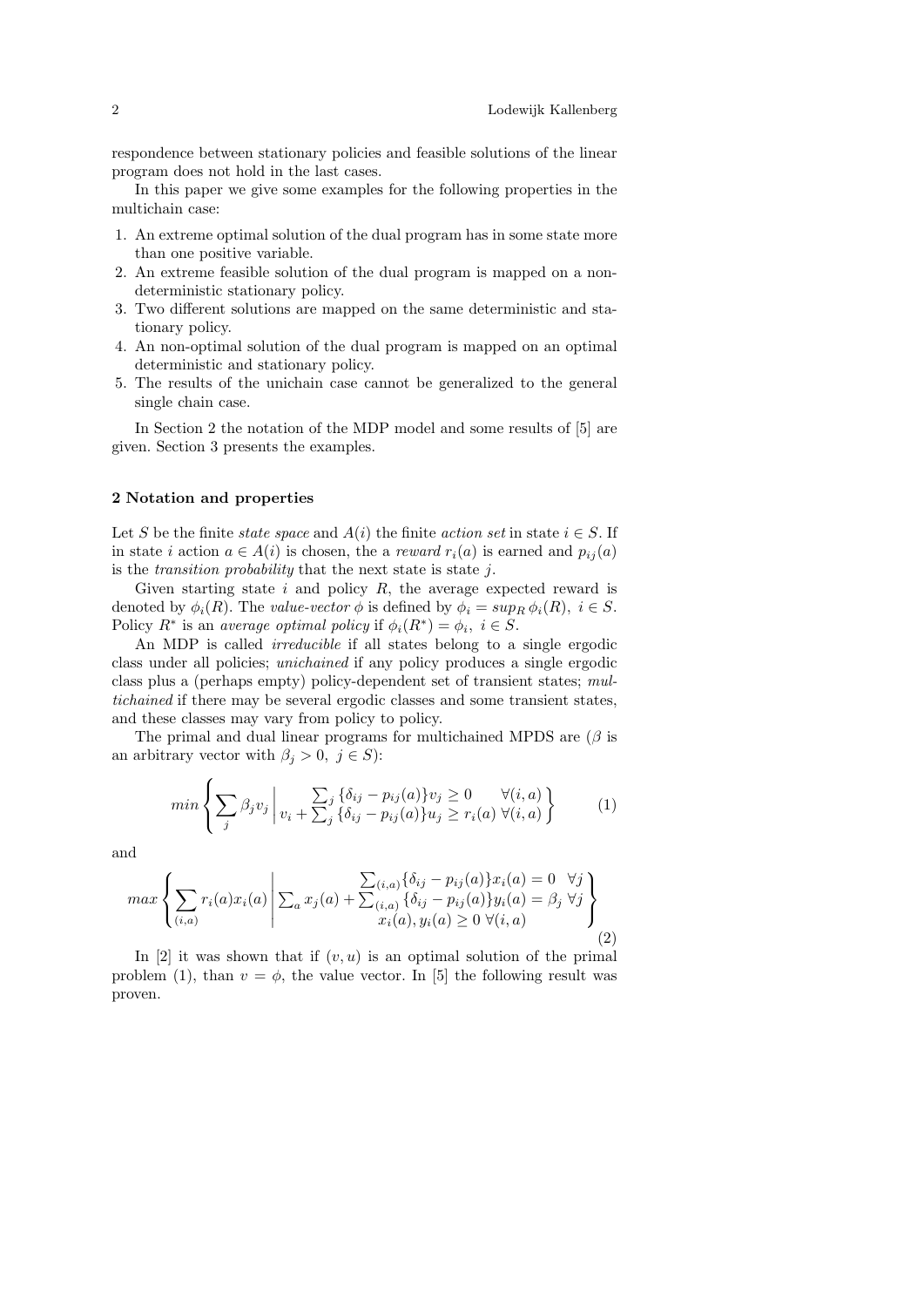Remarks on old results 3

**Theorem 1** Let  $(x, y)$  be an extreme optimal solution of the dual program  $(2)$ . Then, any stationary deterministic policy f such that

 $\int x_i(f(i)) > 0 \text{ if } \sum_a x_i(a) > 0$  $y_i(f(i)) > 0$  if  $\sum_a x_i(a) = 0$  is well-defined and is an average optimal  $y_i(f(i)) > 0$  if  $\sum_a x_i(a) = 0$ 

policy.

The correspondence between feasible solutions  $(x, y)$  of  $(2)$  and randomized stationary policies  $\pi$  is given by the following mappings. For a feasible solution  $(x, y)$  the corresponding policy  $\pi^{x,y}$  is defined by

$$
\pi_i^{x,y}(a) = \begin{cases}\n\frac{x_i(a)}{\sum_a x_i(a)} & \text{if } \sum_a x_i(a) > 0 \\
\frac{y_i(a)}{\sum_a y_i(a)} & \text{if } \sum_a x_i(a) = 0\n\end{cases}
$$
\n(3)

Conversely, for a stationary policy  $\pi$ , we define a feasible solution  $(x^{\pi}, y^{\pi})$ of the dual program by

$$
\begin{cases}\n x_i^{\pi}(a) = \left\{ \sum_j \beta_j \{ P^*(\pi) \}_{ji} \right\} \cdot \pi_i(a) \\
 y_i^{\pi}(a) = \left\{ \sum_j \beta_j \{ D(\pi) \}_{ji} + \sum_j \gamma_j \{ P^*(\pi) \}_{ji} \right\} \cdot \pi_i(a),\n\end{cases} \tag{4}
$$

where  $P^*(\pi)$  and  $D(\pi)$  are the stationary and the deviation matrix of the transition matrix  $P(\pi)$ ;  $\gamma_j = 0$  on the transient states and constant on each recurrent class under  $P(\pi)$  (for the precise definition of  $\gamma$  see [5]).

### Example 1

It is well-known that in the irreducible case each extreme optimal solution has exactly one positive x-variable. It is also well known that in other cases some states can have zero positive x-variables. This example gives an MDP with an extreme optimal solution which has two positive  $x$ -variables for some state. Hence, the two corresponding deterministic and stationary policies are both optimal. Furthermore, this extreme feasible solution is mapped on a non-deterministic policy.

The dual program (2) of the model of Figure 1 is  $(\beta_1 = \beta_2 = \frac{1}{4}, \beta_3 = \frac{1}{4})$ : maximize  $x_1(1) + 2x_2(1) + 4x_3(1) + 3x_3(2)$ subject to

| $x_1(1) - x_3(1)$                                                | $= 0$             |
|------------------------------------------------------------------|-------------------|
| $x_2(1) - x_3(2)$                                                | $= 0$             |
| $x_1(1) - x_2(1) + x_3(1) + x_3(2)$                              | $= 0$             |
| $x_1(1) + y_1(1) - y_3(1)$                                       | $=$ $\frac{1}{4}$ |
| $x_2(1) + y_2(1) - y_3(2)$                                       | $= \frac{1}{4}$   |
| $x_3(1) + x_3(2) - y_1(1) - y_2(1) + y_3(1) + y_3(2)$            | $=$ $\frac{1}{2}$ |
| $x_1(1), x_2(1), x_3(1), x_3(2), y_1(1), y_2(1), y_3(1), y_3(2)$ | $\geq 0$          |
|                                                                  |                   |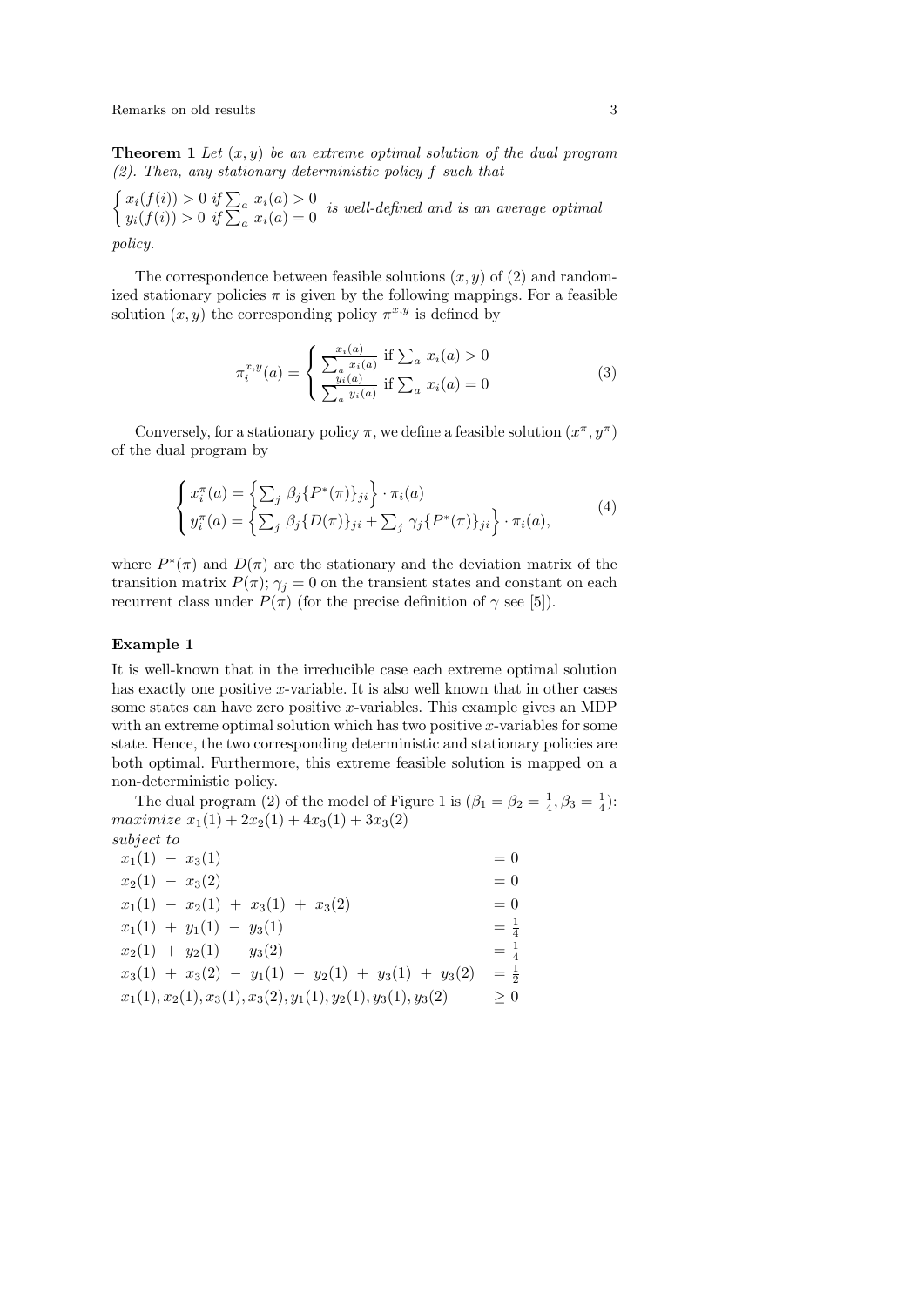

The solution  $(x, y)$  given by  $x_1(1) = x_2(1) = x_3(1) = x_3(2) = \frac{1}{4},$  $y_1(1) = y_2(1) = y_3(1) = y_3(2) = 0,$ is an extreme optimal solution. State 3 has two positive  $x$ -variables.

## Example 2

The next example (see Figure 2) shows that the mapping (3) is not one-toone. Since the rewards are not important for this property, we drop these numbers in the picture. The constraints of the dual program are  $(\beta_i =$  $\frac{1}{4}$ ,  $1 \leq i \leq 4$ ):

 $x_1(1) - x_3(2) = 0$  $-x_1(1) + x_2(1) + x_2(2) = 0$  $-x_2(1) + x_3(2) = 0$  $-x_2(2) = 0$  $x_1(1) + y_1(1) - y_3(2) =$  $\frac{1}{4}$  $x_2(1) + x_2(2) - y_1(1) + y_2(1) + y_2(2)$ 4  $x_3(1) + x_3(2) - y_2(1) + y_3(2)$ 4  $x_4(1) - y_2(2)$  $=\frac{1}{4}$  $x_1(1), x_2(1), x_2(2), x_3(1), x_3(2), x_4(1), y_1(1), y_2(1), y_2(2), y_3(2) \ge 0$ 



## Example 3

In this example we present a feasible non-optimal solution which is mapped on an optimal policy. The dual program for the model of Figure 3 is  $(\beta_1 =$  $\beta_2 = \beta_3 = \frac{1}{3}$ :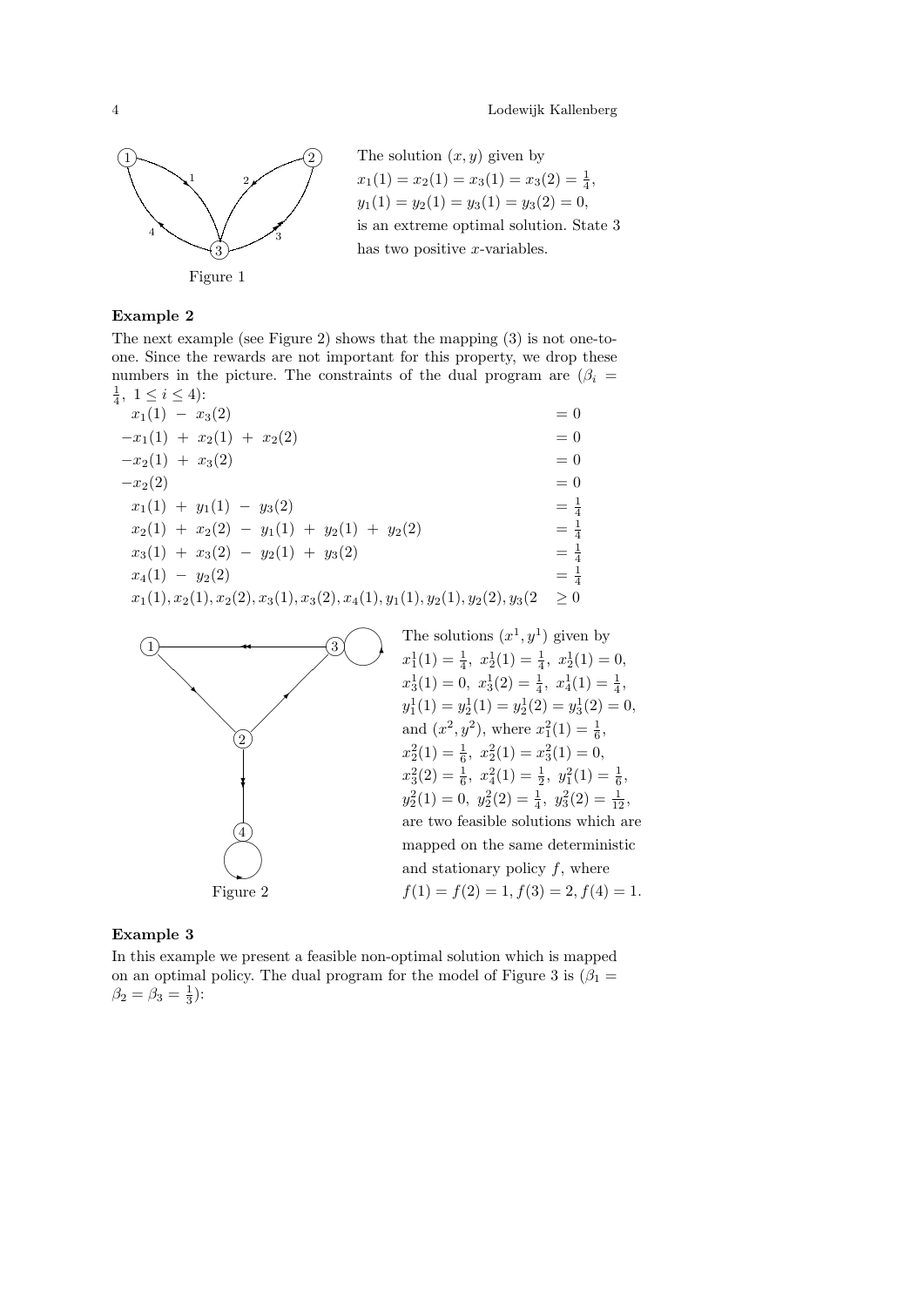maximize  $x_1(1)$ subject to  $x_1(1) + x_1(2) - x_2(1) = 0$  $x_2(1) - x_1(1) = 0$  $-x_1(2) = 0$  $x_1(1) + x_1(2) + y_1(1) + y_1(2) - y_2(1)$  $=\frac{1}{3}$  $x_2(1) + x_2(2) - y_1(1) + y_2(1)$  $=\frac{1}{3}$  $x_3(1) - y_1(2)$  $=\frac{1}{3}$  $x_1(1), x_1(2), x_2(1), x_2(2), x_3(1), y_1(1), y_1(2), y_2(1) \geq 0$ 





## Example 4

Sometimes, the notion of a general unichained MDP is used. In the general unichain case, there exists an optimal policy with a single ergodic class plus a (perhaps empty) policy-dependent set of transient states. In this last example, we show that the general unichained model needs another approach than the unichain case; even an additional search procedure is not sufficient.

In the unichain case, the value vector is a constant vector and the linear programs simplify to

$$
min\left\{v \mid v + \sum_{j} \{\delta_{ij} - p_{ij}(a)\} u_j \ge r_i(a) \ \forall (i, a) \right\} \tag{5}
$$

and

$$
\max \left\{ \sum_{(i,a)} r_i(a) x_i(a) \left| \frac{\sum_{(i,a)} \{\delta_{ij} - p_{ij}(a)\} x_i(a)}{\sum_{(i,a)} x_i(a)} \right| = 1 \right\}
$$
(6)

Furthermore, if x is an extreme optimal solution of the dual program  $(6)$ , then any stationary deterministic policy  $f$  such that